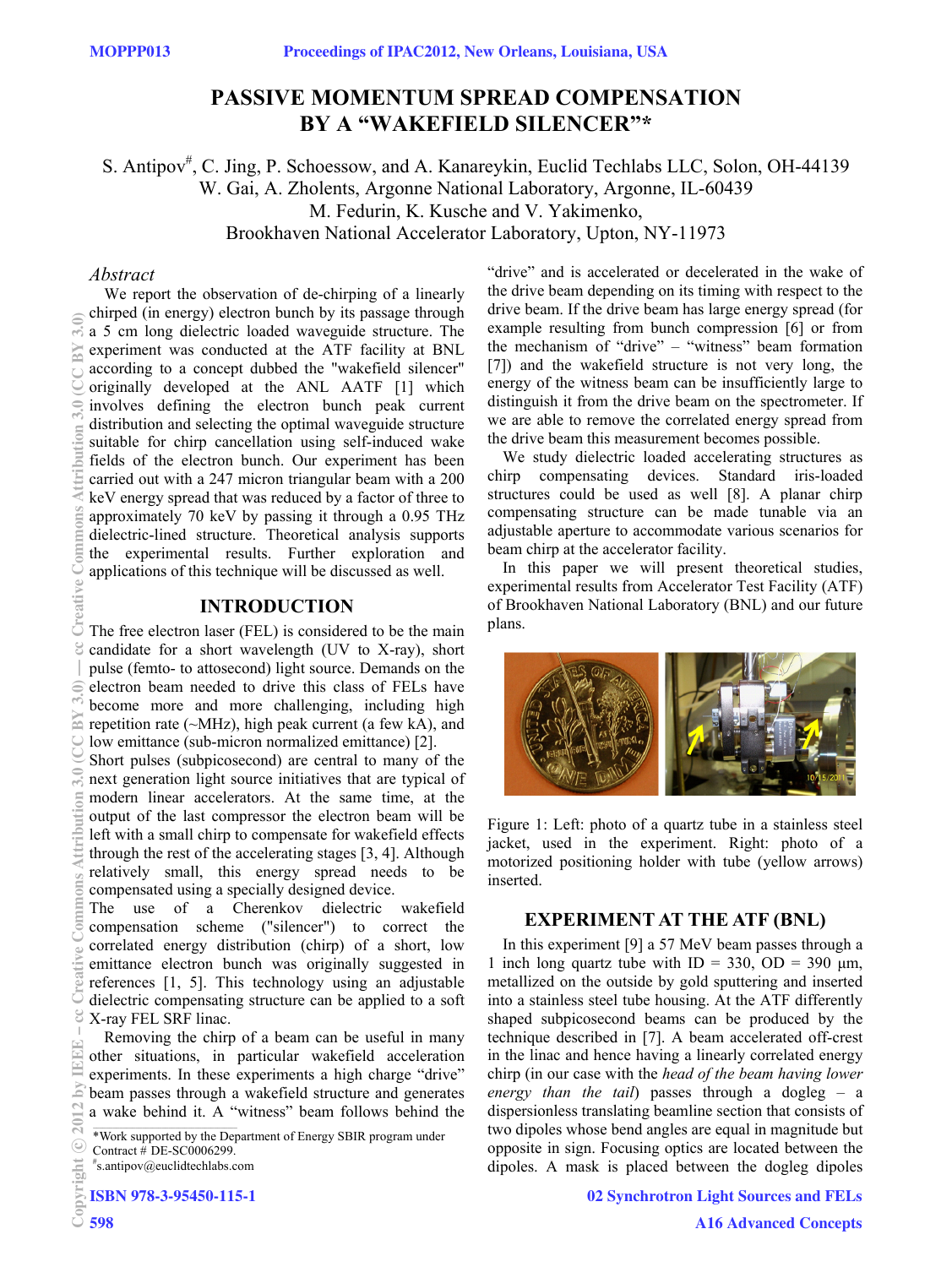where the beam transverse size is dominated by the correlated energy spread. After the second dipole magnet the transverse pattern introduced by the mask becomes the longitudinal charge density distribution. In our case the mask was motorized and allowed creation of triangular beams of various lengths. All of these beams have a linear energy chirp due to the shaping method used [7]. The goal of the experiment is to demonstrate the chirp correction.



Figure 2: Top: image of the beam right after the mask. Middle: spectrometer image of the beam downstream without chirp corrector in place. Bottom: spectrometer image of the beam passed through the chirp corrector.

There is a one to one correspondence between the mask pattern (Fig. 2, top) and the beam's longitudinal distribution after the second dipole magnet. Therefore with proper calibration the image of the beam directly after the mask represents the longitudinal beam distribution. This calibration is done via coherent transition radiation (CTR) interferometry. In this technique two test beamlets are created by the mask and recorded on a phosphor screen after the mask. In particular the distance between the beamlets is measured on the phosphor screen. Then after the second dipole the distance (along z) between these two beamlets is measured by interferometric manipulation of the transition radiation signal which the beamlets emit passing through a thin CTR foil. Wavelengths longer than the beams are emitted coherently and carry information about the bunch lengths [10, 11]. Transition radiation is sent to an interferometer and the signal is recorded by a helium-cooled bolometer [7, 12]. From this measurement the distance between beamlets was determined and the phosphor screen image was calibrated. In this case we neglected the dispersion of the beam while it was being delivered to the experimental area where the chirp correction structure was installed. The dispersion effect was estimated by simulation (using the program MAD (Methodical Accelerator Design) [13]) to be less than 5%. That is why the beam delivered to the spectrometer screen maintains its triangular shape fairly well.

In the case depicted in Fig. 2 and 3 we used a 247 micron triangular beam with a 200 keV energy spread (FWHM) which was reduced (Fig. 2 middle vs bottom, Fig. 3a) by almost a factor of three to 70 keV (the spectrometer resolution limit!) by passing it through the structure. We developed a simulation tool for energy chirp correction structure design. Figure 3 shows the successful benchmarking of the code (b, c, d) with the experimental results (a).



Figure 3: a) measured and calibrated spectrometer projection comparison of original beam energy spread vs. compensated energy spread; b) – d) simulation results: b) wakefield generated by the triangular beam; c) energy vs longitudinal coordinate comparison of original beam (linear chirp) vs compensated beam; d) energy histogram: original beam vs energy compensated beam.

In principle, by choosing a smaller size triangle one can reduce the energy spread even further. However the spectrometer resolution limit (65 keV FWHM) prevented us from observing any narrower energy spreads in this experiment.

#### **CHIRP COMPENSATION AT FACET**

We are considering the possibility of reducing the energy spread at Facility for Advanced Accelerator Experimental Tests (FACET) at Stanford Linear Accelerator Center (SLAC) by means of a passive wakefield structure.

Wakefield silencing [1] can be used to reduce the nearly 1 GeV energy spread of the FACET beam [6]. Considering the small dimensions of the FACET beam  $(σ<sub>z</sub> = 30 μm)$  any E-201 collaboration structure proposed for FACET studies [14] can be used as a silencer (since the beam is smaller than any reasonable structure wavelength). In this example we consider a  $\sigma_z = 30 \mu m$ FACET beam passing through the quartz tube with  $ID =$ 300 μm, and  $OD = 400$  μm. This beam will produce an impressive 1.5 GV/m/nC self-decelerating field (Fig. 4, left) and after about 21 cm the energy chirp is reduced to just 20% of the original spread (Fig. 4, right).

02 Synchrotron Light Sources and FELs

ISBN 978-3-95450-115-1